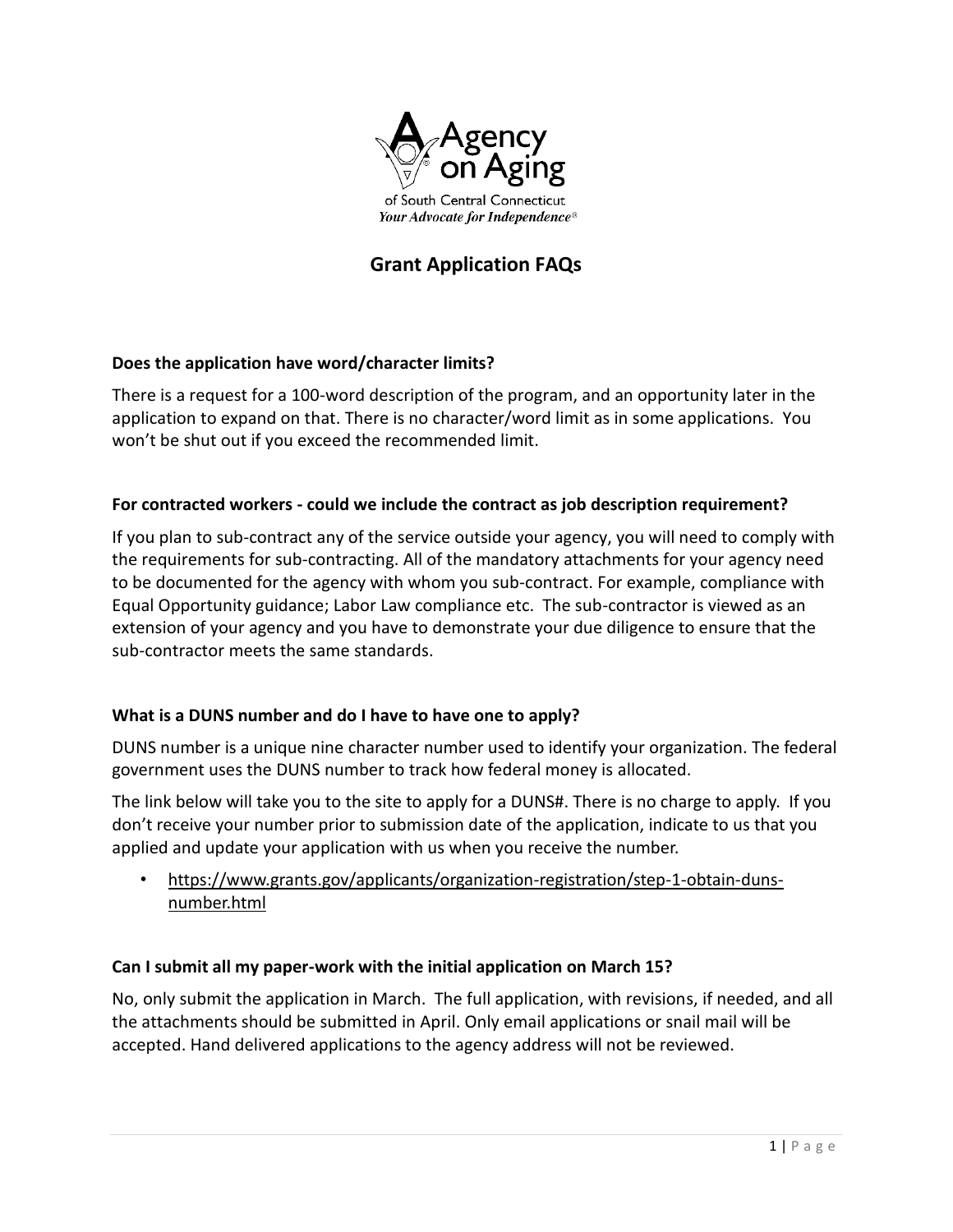#### **When will I know if the grant was approved?**

The Board of Directors of AOASCC will meet to review the recommendations of the Allocation Committee on the last Wednesday in June. Formal letters will be sent to each applicant in July. (informal notice is available by contacting the grants liaison after the last Wednesday of June.)

#### **Can client contributions be "in-kind"?**

Yes, and for most programs it is encouraged and preferred as this method allows all clients to make meaningful contributions to the program. Client contributions are not to be confused with agency fund-raising activities or the support the agency receives from Foundations or other grants. Client contributions only refer to money, goods, or services given by the clients in the funded program to enhance the program. The value of the in-kind contribution by the client should have a monetary value assigned to it and recorded as a client contribution. The contributions should be recorded and reported on monthly invoices to AOASCC, and available for review at the bi-annual site visit.

#### **How about the match, can that be in-kind?**

Ye the 25% mandated match can be in-kind for most services. In this category cash matches can include funding from other non- Administration on Aging funding sources including state funding, Foundation grants, fund raising activities.

## **I have 50 volunteer drivers. do you need personal information for every one of them?**

Yes and no. On the budget sheet you can list the volunteer positions and indicate it's 50 people, but you need **not** provide the personal information. However, at the final submission in April, you should provide an attachment with the list of volunteers' names, the number of years of service with your organization each volunteer has and whether or not they have had a background check.

## **For the ADC, are due dates the same?**

Yes, due dates for all applications are March 15, initial application (without attachments). April 15 complete package with attachments.

#### **Do I have to fill in every line on the budget sheet?**

No. Only fill out the lines that relate to your plan for spending the grant. For most of our grantees the personnel lines take most of the funding. You can include any other elements in your budget request but the amount for each line must be tied to the cost to your agency for this program. For example , if the funding for this program represents 1/10 of your total agency budget, the amount of rent charged to this program can't exceed 1/10<sup>th</sup> of the total rent. Since